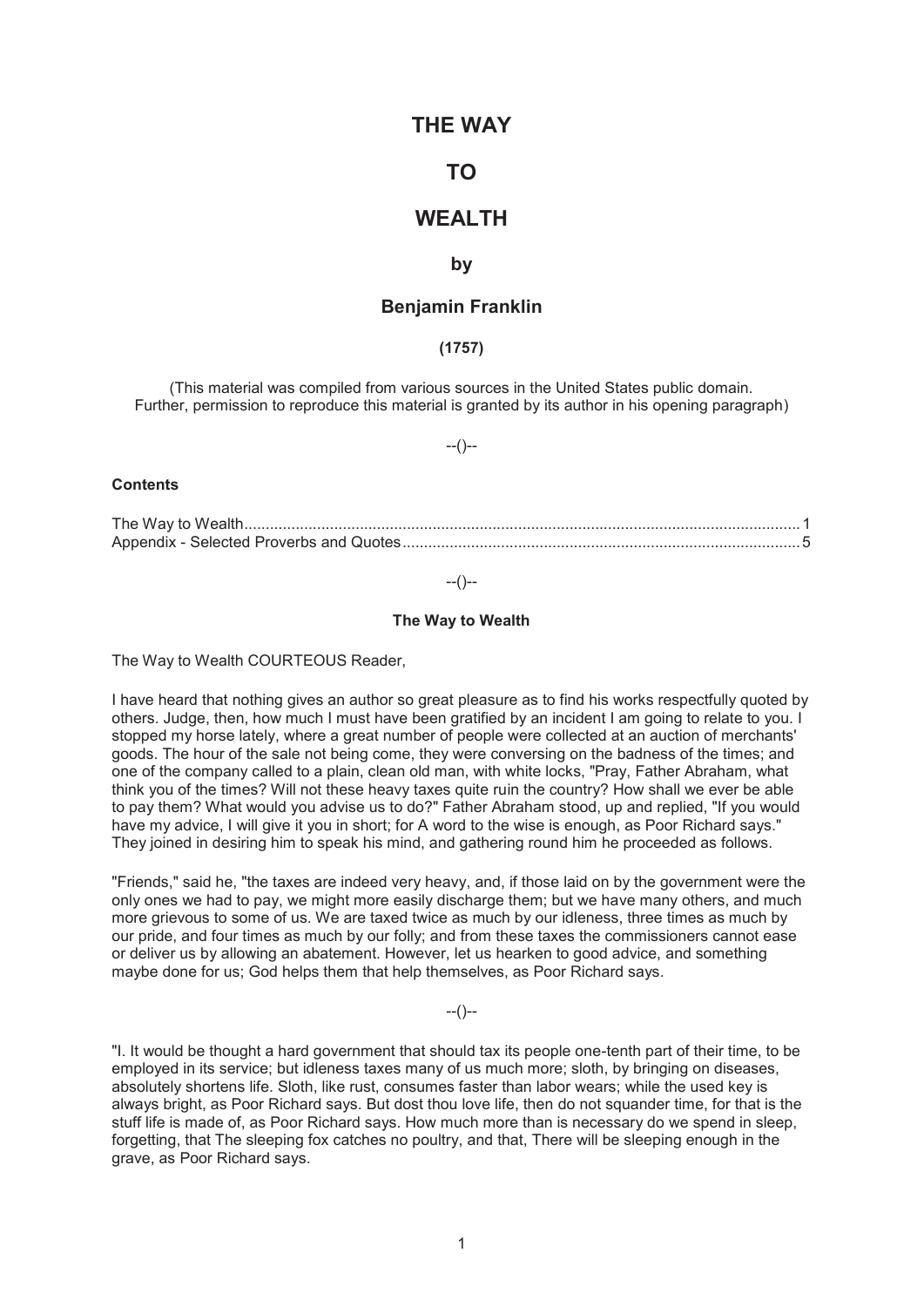"If time be of all things the most precious, wasting time must be, as Poor Richard says, the greatest prodigality; since, as he elsewhere tells us, Lost time is never found again; and what we call time enough, always proves little enough. Let us, then, up and be doing, and doing to the purpose; so by diligence shall we do more with less perplexity. Sloth makes all things difficult, but industry all easy; and He that riseth late must trot all day, and shall scarce overtake his business at night; while Laziness travels so slowly, that Poverty soon overtakes him. Drive thy business, let not that drive thee; and Early to bed, and early to rise, makes a man healthy, wealthy, and wise, as Poor Richard says.

"Methinks I hear some of you say, `Must a man afford himself no leisure?' I will tell thee, my friend, what Poor Richard says, Employ thy time well, if thou meanest to gain liesure; and, since thou art not sure of a minute, throw not away an hour. Leisure is time for doing something useful; this leisure the diligent man will obtain, but the lazy man never; for A life of leisure and a life of laziness are two things. Many, without labor, would live by their wits only, but they break for want of stock; whereas industry gives comfort, and plenty, and respect. Fly pleasures, and they will follow you. The diligent spinner has a large shift; and now I have a sheep and a cow, everybody bids me good morrow.

--()--

"II. But with our industry we must likewise be steady, settled, and careful, and oversee our own affairs with our own eye, and not too much to others; for, as Poor Richard says,

I never saw an oft-removed tree, Nor yet an oft-removed family, That throve so well as those that settled be.

And again, Three removes are as bad as a fire; and again, Keep thy shop, and thy shop will keep thee; and again, If you would have your business done, go; if not, send. And again,

He that by the plough would thrive, Himself must either hold or drive.

And again, The eye of a master will do more work than both his hands; and again, Want of care does us more damage than want of knowledge; and again, Not to oversee workmen, is to leave them your purse open. Trusting too much to others' care is the ruin of many; for In the affairs of this world men are saved, not by faith, but by the want of it; but a man's own care is profitable; for, If you would have a faithful servant, and one that you like, serve yourself. A little neglect may breed great mischief; for want of a nail the shoe was lost; for want of a shoe the horse was lost; and for want of a horse the rider was lost, being overtaken and slain by the enemy; all for want of a little care about a horse-shoe nail.

 $-(-)$ 

"III. So much for industry, my friends, and attention to one's own business; but to these we must add frugality, if we would make our industry more certainly successful. A man may, if he knows not how to save as he gets, keep his nose all his life to the grindstone, and die not worth a groat at last. A fat kitchen makes a lean will; and

Many estate are spent in the getting, Since women for tea forsook spinning and knitting, And men for punch forsook hewing and splitting.

If you would be wealthy, think of saving as well as of getting. The Indies have not made Spain rich, because her outgoes are greater than her incomes.

"Away, then, with your expensive follies, and you will not then have so much cause to complain of hard times, heavy taxes, and chargeable families; for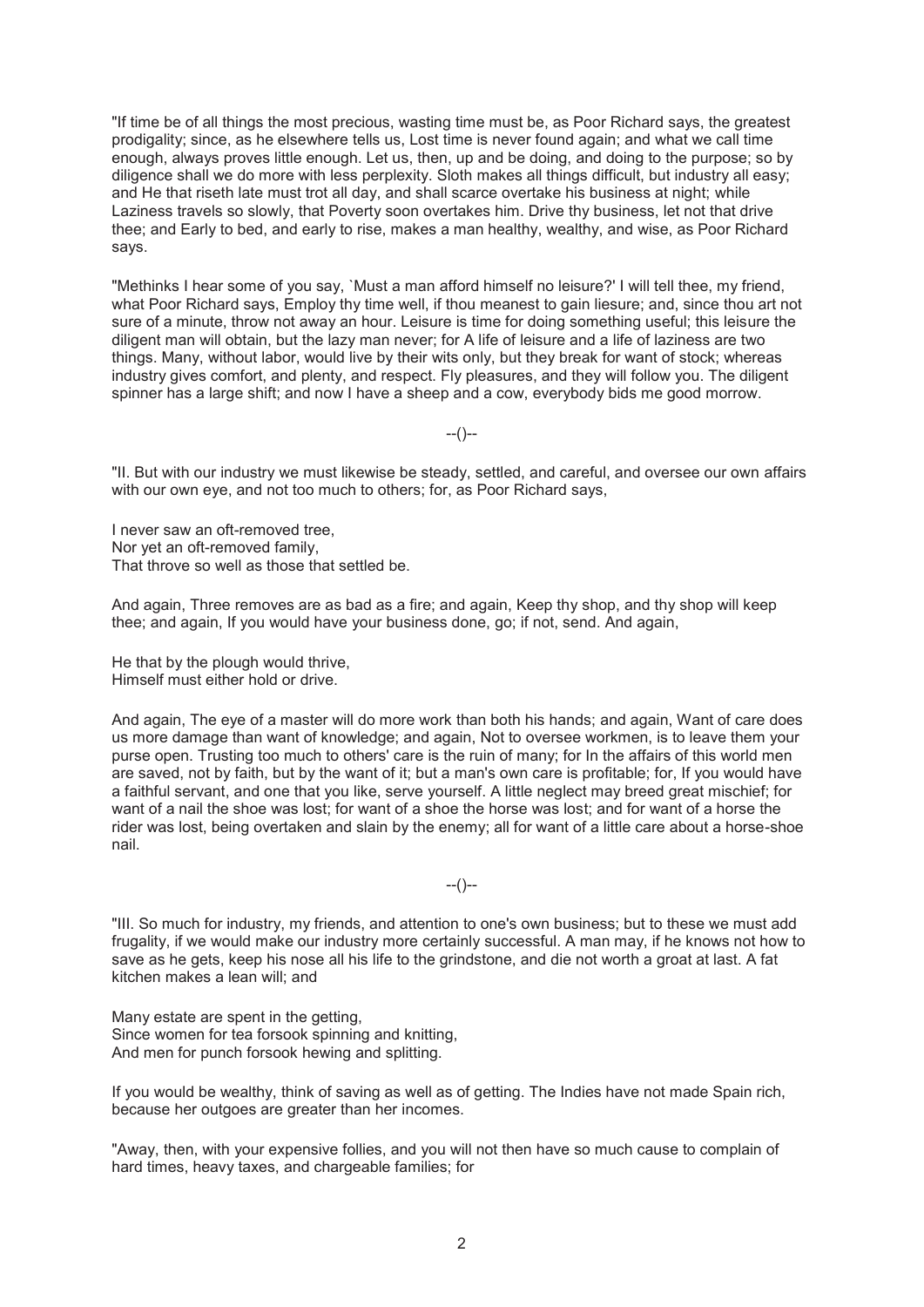Women and wine, game and deceit, Make the wealth small and the want great.

And further, what maintains one vice would bring up two children. You may think, perhaps, that a little tea, or a little punch now and then, diet a little more costly, clothes a little finer, and a little entertainment now and then, can be no great matter; but remember, Many a little makes a mickle. Beware of little expenses; A small leak will sink a great ship, as Poor Richard says; and again, Who dainties love, shall beggars prove; and moreover, Fools make feasts. and wise men eat them. . . . If you would know the value of money, go and try to borrow some; for he that goes a borrowing goes a sorrowing, as Poor Richard says; and indeed so does he that lends to such people, when he goes to get it in again. Poor Dick further advises, and says,

Fond pride of drew is sure a very curse; Ere fancy you consult, consult your purse.

And again, Pride is as loud a beggar as Want, and a great deal more saucy. When you have bought one fine thing, you must buy ten more, that your appearance may be all of a piece; but Poor Dick says. It is easier to suppress the first desire, than to satisfy all that follow it. And, it is as truly folly for the poor to ape the rich, as for the frog to swell in order to equal the ox.

Vessels large may venture more, But little boats should keep near shore.

It is, however, a folly soon punished; for, as Poor Richard says, Pride that dines on vanity, sups on contempt. Pride breakfasted with Plenty, dined with Poverty, and supped with Infamy. And, after all, of what use is this pride of appearance, for which so much is risked, so much is suffered? It cannot promote health, nor ease pain; it makes no increase of merit in the person; it creates envy; it hastens misfortune.

"But what madness must it be to run in debt for these superfluities. When you have got your bargain, you may, perhaps, think little of payment; but, as Poor Richard says, Creditors have better memories than debtors; creditors are a superstitious sect, great observers of set days and times. The day comes round before you are aware, and the demand is made before you are prepared to satisfy it; or, if you bear your debt in mind, the term, which at first seemed so long, will, as it lessens, appear extremely short. Time will seem to have added wings to his heels as well as his shoulders. Those have a short Lent, who owe money to be paid at Easter. At present, perhaps, you may think yourselves in thriving circumstances, and that you can bear a little extravagance without injury; but

For age and want save while you may; No morning sun lasts a whole day.

Gain may be temporary and uncertain, but ever, while you live, expense is constant and certain; and It is easier to build two chimneys, than to keep one in fuel, as Poor Richard says; so, Rather go to bed supperless, than in debt.

Get what you can, and what you get hold; 'Tis the stone that will turn all your lead into gold.

And when you have got the Philosopher's stone, sure you will no longer complain of bad times, or the difficulty of paying taxes.

 $-(-)$ 

"IV. This doctrine, my friends, is reason and wisdom; but, after do not depend too much upon your own industry, and frugality, and prudence, though excellent things; for they may all be blasted, without the blessing of Heaven; and, therefore, ask that blessing humbly, and be not uncharitable to those that at present seem to want it, but comfort and help them. Remember, Job suffered, and was afterward prosperous.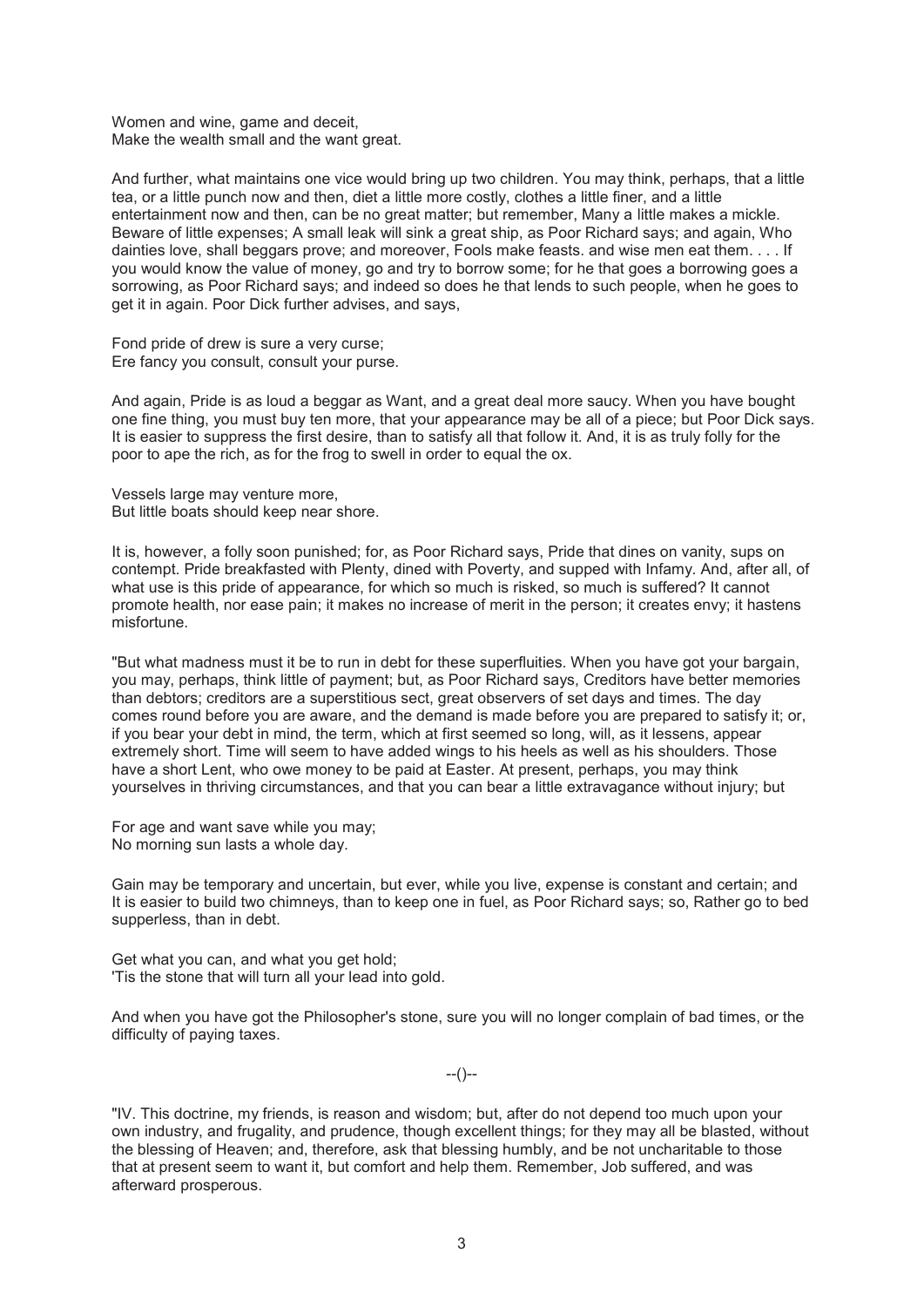"And now, to conclude, Experience keeps a dear school, but fools will learn in no other, as Poor Richard says, and scarce in that; for, it is true, We may give advice, but we cannot give conduct. However, remember this, They that will not be counselled, cannot be helped; and further, that, If you will not hear Reason, she will surely rap your knuckles, as Poor Richard says."

 $-(-)$ 

Thus the old gentleman ended his harangue. The people heard it and approved the doctrine; and immediately practised the contrary, just as if it had been a common sermon; for the auction opened, and they began to buy extravagantly. I found the good man had thoroughly studied my Almanacs, and digested all I had dropped on these topics during the course of twenty-five years. The frequent mention he made of me must have tired any one else; but my vanity was wonderfully delighted with it, though I was conscious that not a tenth part of the wisdom was my own, which he ascribed to me, but rather the gleanings that I had made of the sense of all ages and nations. However, I resolved to be the better for the echo of it; and though I had at first determined to buy stuff for a new coat, I went away resolved to wear my old one a little longer. Reader, if thou wilt do the same, thy profit will be as great as mine. I am, as ever, thine to serve thee,

RICHARD SAUNDERS.

The End

--()--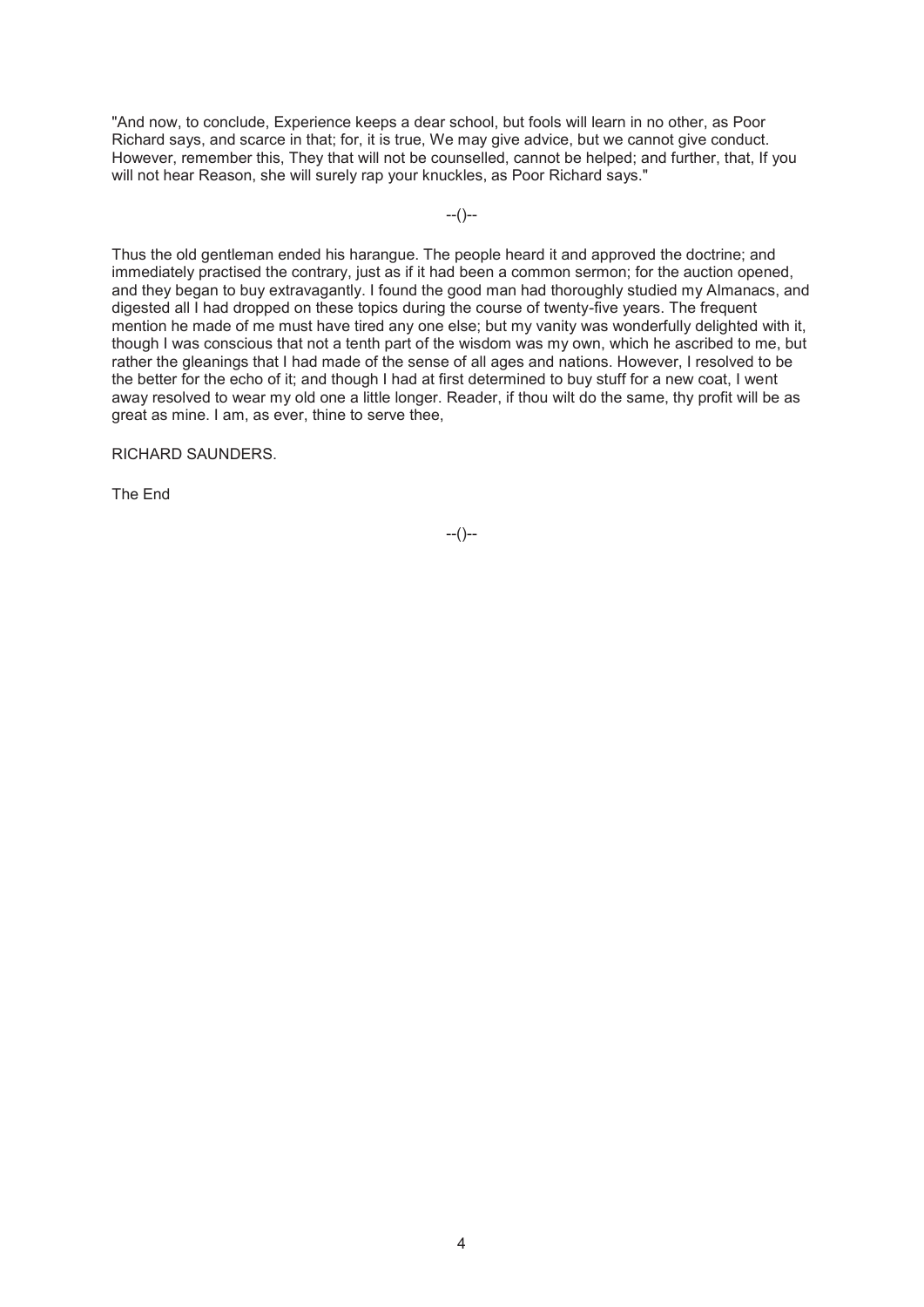# **APPENDIX**

# **THE WAY TO WEALTH:**

# **INDUSTRY PLUS FRUGALITY**

## **(Selected Proverbs and Quotes)**

## **by**

# **Benjamin Franklin**

## $-(-)$

### **Appendix - Selected Proverbs and Quotes**

A word to the wise is enough, and many words won't fill a bushel.

### **Industry, Idleness and Waste**

The taxes are indeed very heavy, and if those laid on by the government were the only ones we had to pay, we might more easily discharge them; but we have many others, and much more grievous to some of us. We are taxed twice as much by our idleness, three times as much by our pride, and four times as much by our folly, and from these taxes the commissioners cannot ease or deliver us by allowing an abatement.

God helps them that help themselves.

It would be thought a hard government that should tax its people one tenth part of their time, to be employed in its service. But idleness taxes many of us much more, if we reckon all that is spent in absolute sloth, or doing of nothing, with that which is spent in idle employments or amusements, that amount to nothing. Sloth, by bringing on diseases, absolutely shortens life. Sloth, like rust, consumes faster than labor wears, while the used key is always bright.

But dost thou love life, then do not squander time, for that's the stuff life is made of.

How much more than is necessary do we spend in sleep! forgetting that the sleeping fox catches no poultry, and that there will be sleeping enough in the grave.

If time be of all things the most precious, wasting time must be the greatest prodigality.

Lost time is never found again, and what we call time-enough, always proves little enough.

Let us then be up and be doing, and doing to the purpose; so by diligence shall we do more with less perplexity.

Sloth makes all things difficult, but industry all easy.

He that riseth late, must trot all day, and shall scarce overtake his business at night.

Laziness travels so slowly, that poverty soon overtakes him.

Drive thy business, let not that it drive thee.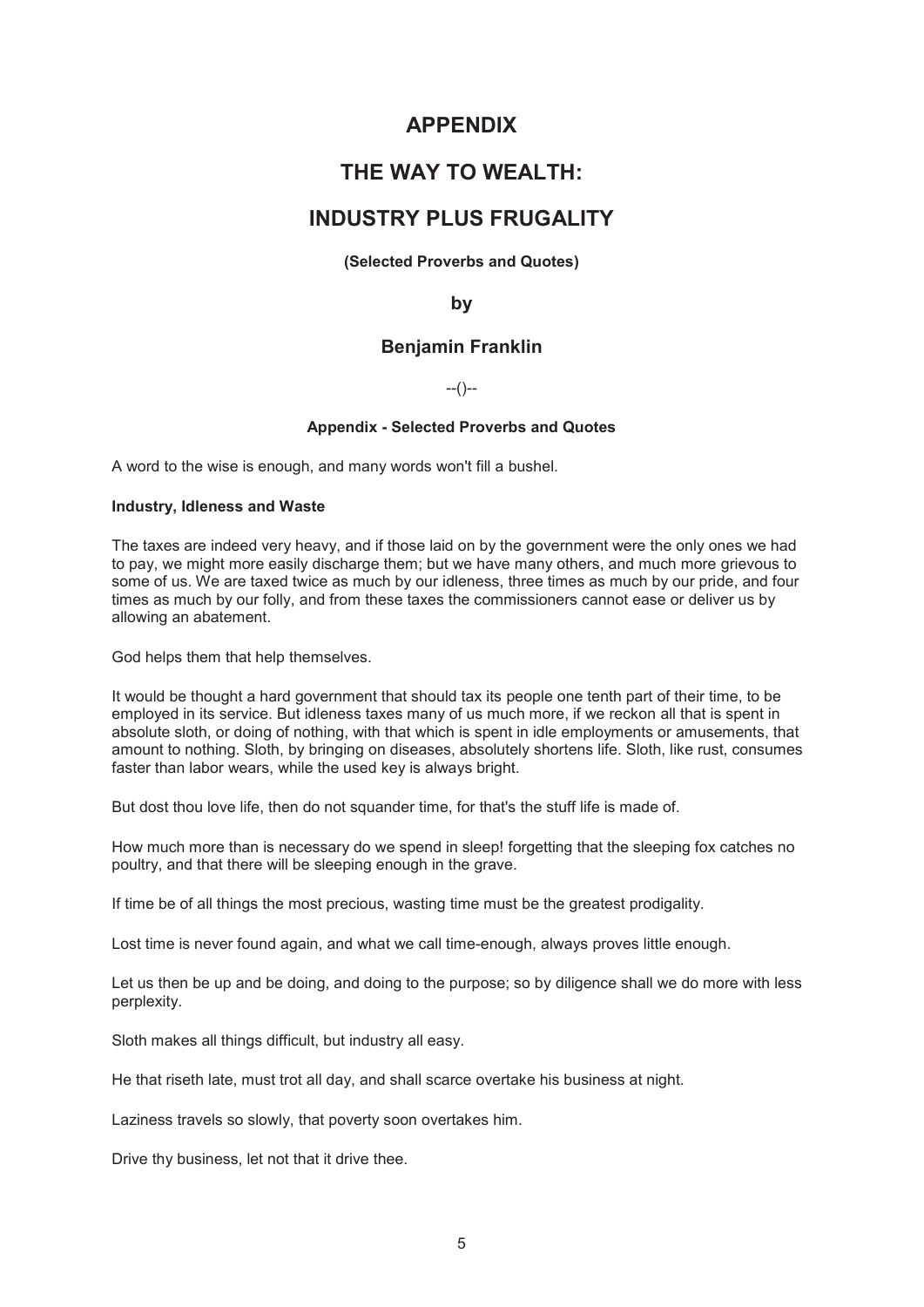Early to bed, and early to rise, makes a man healthy, wealthy and wise.

Industry need not wish.

He that lives upon hope will die fasting.

There are no gains, without pains.

Help hands, for I have no lands.

He that hath a trade hath an estate.

He that hath a calling hath an office of profit and honor; but then the trade must be worked at, and the calling well followed, or neither the estate, nor the office, will enable us to pay our taxes.

If we are industrious we shall never starve.

At the working man's house hunger looks in, but dares not enter.

Industry pays debts, while despair increaseth them.

Diligence is the mother of good luck.

God gives all things to industry.

Then plough deep, while sluggards sleep, and you shall have corn to sell and to keep.

Work while it is called today, for you know not how much you may be hindered tomorrow.

One today is worth two tomorrows.

Have you somewhat to do tomorrow, do it today.

If you were a servant, would you not be ashamed that a good master should catch you idle? Are you then your own master, be ashamed to catch yourself idle.

When there is so much to be done for yourself, your family, your country, and your gracious king, be up by peep of day.

Handle your tools without mittens; remember that the cat in gloves catches no mice.

'Tis true there is much to be done, and perhaps you are weak handed, but stick to it steadily, and you will see great effects, for constant dropping wears away stones, and by diligence and patience the mouse ate in two the cable; and little strokes fell great oaks.

Employ thy time well if thou meanest to gain leisure.

Since thou art not sure of a minute, throw not away an hour.

Leisure is time for doing something useful; this leisure the diligent man will obtain, but the lazy man never.

Trouble springs from idleness, and grievous toil from needless ease.

Industry gives comfort, and plenty, and respect.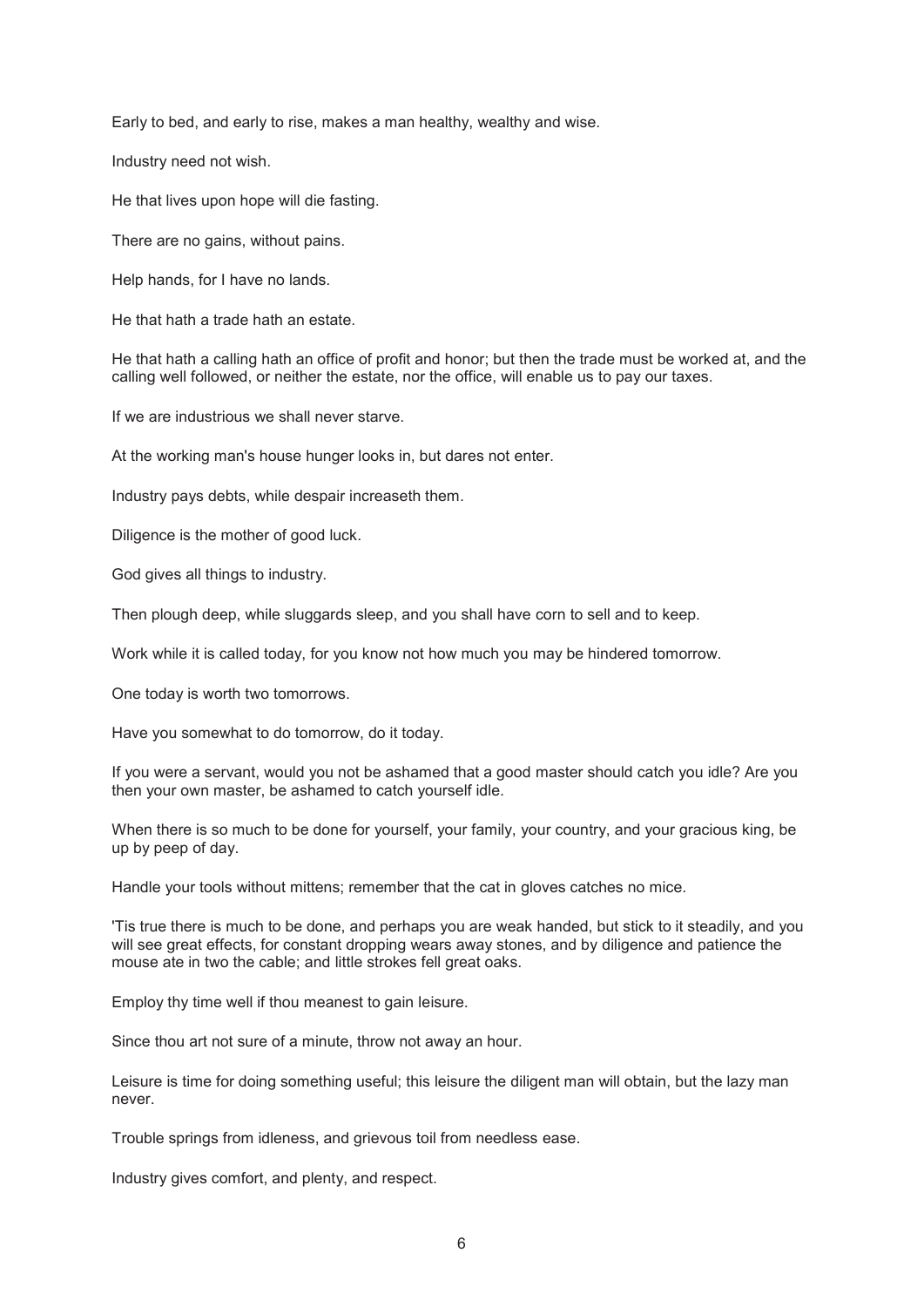Flee pleasures, and they'll follow you.

With our industry, we must be steady, settled and careful, and oversee our own affairs with our own eyes, and not trust too much to others.

I never saw an oft removed tree, Nor yet an oft removed family, That throve so well As those that settled be.

Three removes is as bad as a fire.

Keep thy shop, and thy shop will keep thee.

If you would have your business done, go; if not, send.

He that by the plough would thrive, Himself must either hold or drive.

The eye of a master will do more work than both his hands.

Want of care does us more damage than want of knowledge.

Not to oversee workmen is to leave them your purse open.

Trusting too much to others' care is the ruin of many.

In the affairs of this world men are saved not by faith, but by the want of it.

A man's own care is profitable.

Learning is to the studious, and riches to the careful. Power to the bold, and Heaven to the virtuous.

If you would have a faithful servant, and one that you like, serve yourself.

Sometimes a little neglect may breed great mischief.

For want of a nail the shoe was lost; for want of a shoe the horse was lost, and for want of a horse the rider was lost, being overtaken and slain by the enemy, all for want of care about a horse-shoe nail.

--()--

#### **Frugality**

A man may, if he knows not how to save as he gets, keep his nose all his life to the grindstone, and die not worth a groat at last.

A fat kitchen makes a lean will.

Many estates are spent in the getting, Since women for tea forsook spinning and knitting, And men for punch forsook hewing and splitting.

If you would be wealthy think of saving as well as of getting: the Indies have not made Spain rich, because her outgoes are greater than her incomes.

Women and wine, game and deceit, Make the wealth small, and the wants great.

What maintains one vice, would bring up two children.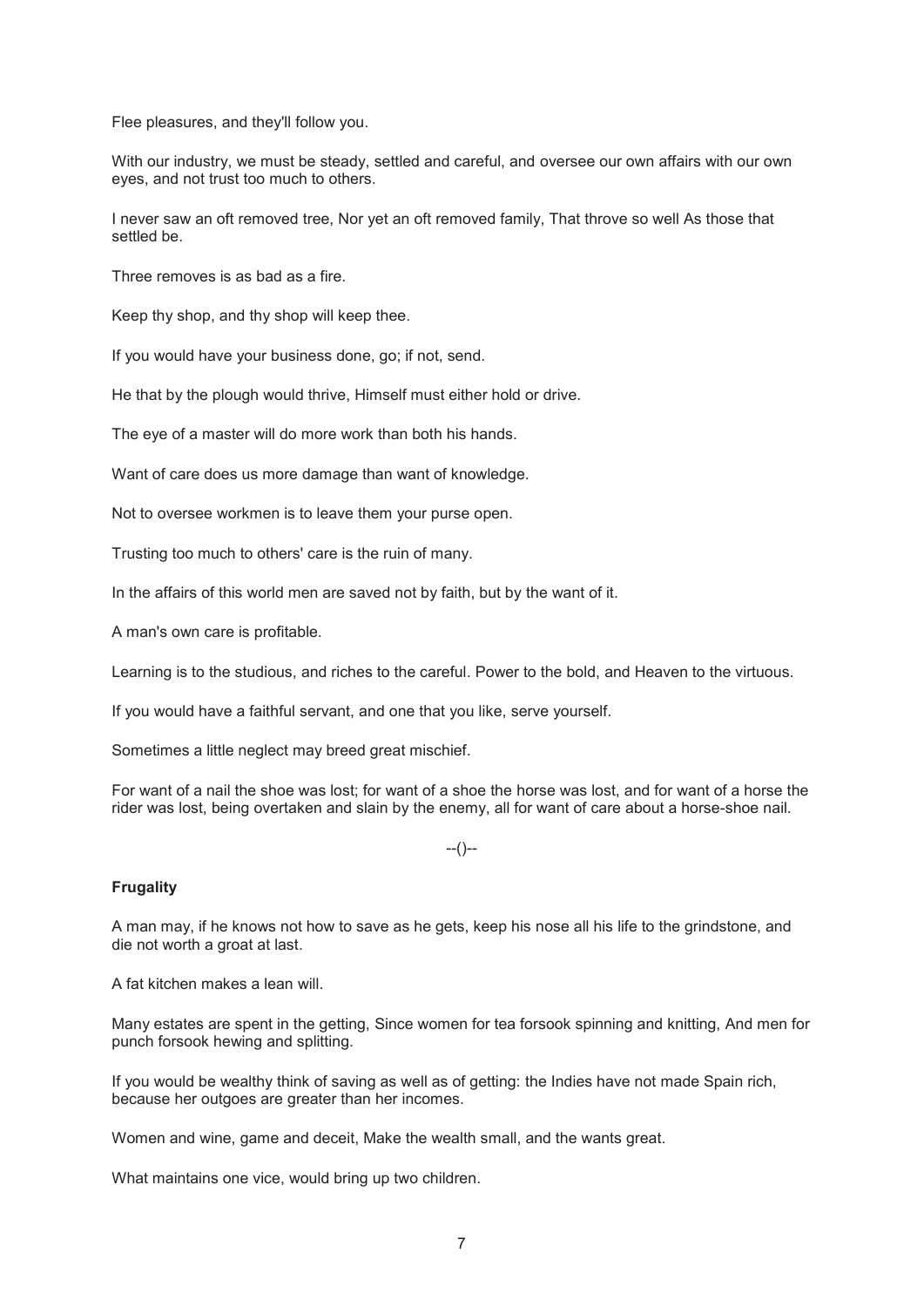You may think perhaps that a little tea, or a little punch now and then, diet a little more costly, clothes a little finer, and a little entertainment now and then, can be no great Matter; but remember what Poor Richard says, many a little makes a mickle, and farther, beware of little expenses; a small leak will sink a great ship.

Who dainties love, shall beggars prove.

Fools make feasts, and wise men eat them.

Buy what thou hast no need of, and ere long thou shalt sell thy necessaries.

Many have been ruined by buying good pennyworths.

Wise men learn by others' harms, fools scarcely by their own.

Many a one, for the sake of finery on the back, have gone with a hungry belly, and half starved their families.

Silks and satins, scarlet and velvets, put out the kitchen fire. ---These are not the necessaries of life; they can scarcely be called the conveniencies, and yet only because they look pretty, how many want to have them. The artificial wants of mankind thus become more numerous than the natural; and, as Poor Dick says, for one poor person, there are an hundred indigent. By these, and other extravagancies, the genteel are reduced to poverty, and forced to borrow of those whom they formerly despised, but who through industry and frugality have maintained their standing; in which case it appears plainly, that a ploughman on his legs is higher than a gentleman on his knees, as Poor Richard says. Perhaps they have had a small estate left them, which they knew not the getting of; they think 'tis day, and will never be night; that a little to be spent out of so much, is not worth minding; (a child and a fool, as Poor Richard says, imagine twenty shillings and twenty years can never be spent) but, always taking out of the meal- tub, and never putting in, soon comes to the bottom; then, as Poor Dick says, when the well's dry, they know the worth of water. But this they might have known before, if they had taken his advice; if you would know the value of money, go and try to borrow some, for, he that goes a borrowing goes a sorrowing, and indeed so does he that lends to such people, when he goes to get it in again. Poor Dick farther advises, and says, Fond pride of dress, is sure a very curse; E'er fancy you consult, consult your purse. And again, pride is as loud a beggar as want, and a great deal more saucy. When you have bought one fine thing you must buy ten more, that your appearance may be all of a piece; but Poor Dick says, 'tis easier to suppress the first desire than to satisfy all that follow it. And 'tis as truly folly for the poor to ape the rich, as for the frog to swell, in order to equal the ox. Great estates may venture more, But little boats should keep near shore. 'Tis however a folly soon punished; for pride that dines on vanity sups on contempt, as Poor Richard says. And in another place, pride breakfasted with plenty, dined with poverty, and supped with infamy. And after all, of what use is this pride of appearance, for which so much is risked, so much is suffered? It cannot promote health; or ease pain; it makes no increase of merit in the person, it creates envy, it hastens misfortune. What is a butterfly? At best He's but a caterpillar dressed. The gaudy fop's his picture just, as Poor Richard says. But what madness must it be to run in debt for these superfluities!

The second vice is lying, the first is running in debt.

Lying rides upon debt's back.

'tis hard for an empty bag to stand upright.

Creditors have better memories than debtors.

Creditors are a superstitious sect, great observers of set days and times.

The borrower is a slave to the lender.